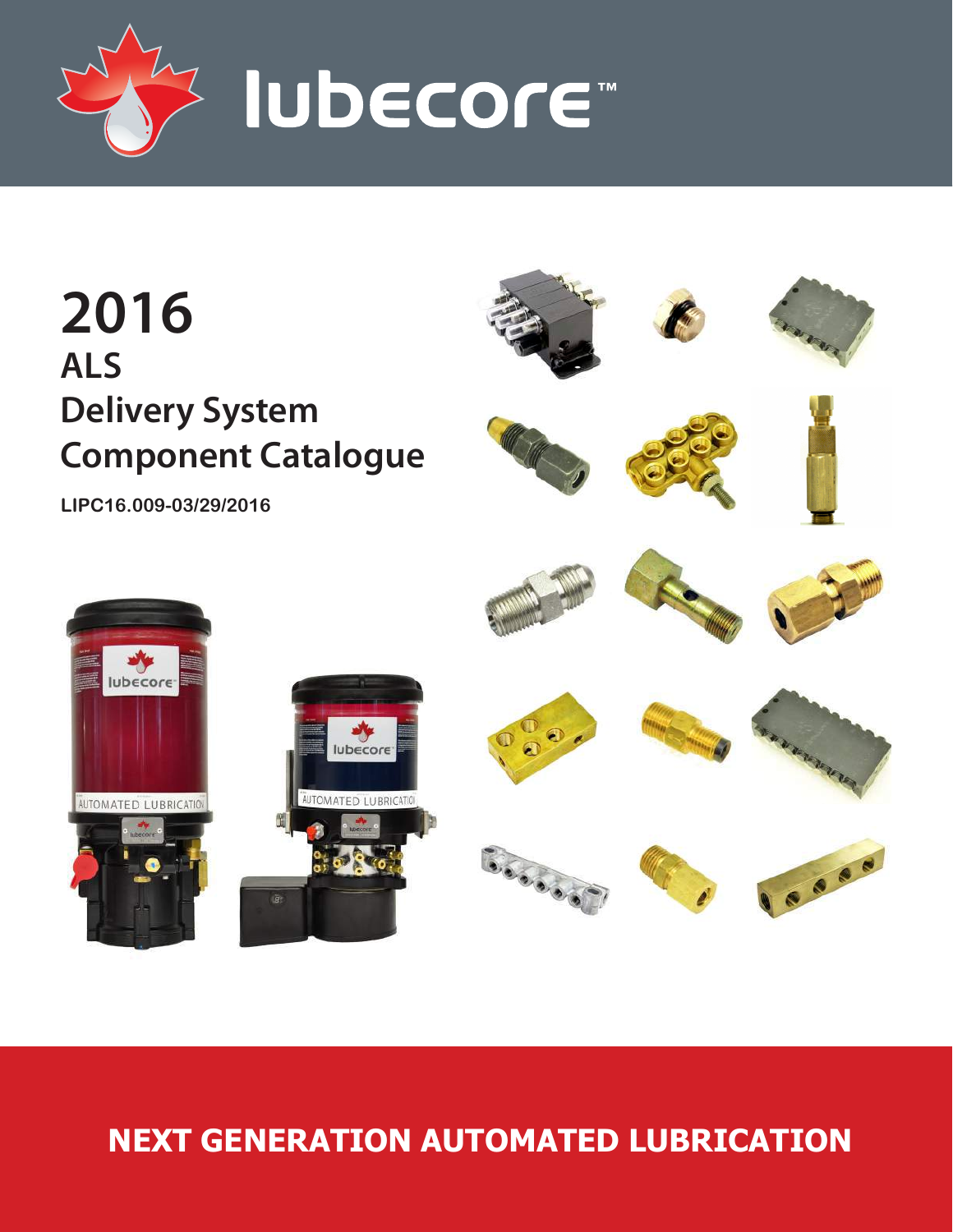

# **Document Information**

Title: Parts Manual Automated Lubrication Systems File ref: Lubecore\_PC\_001 Revision: 00 Publication date: January 2016

Revisions:

All rights reserved. No part of this publication may be copied and/or published by any means without obtaining prior written permission from Lubecore™. Due to continuous product development and improvement Lubecore reserves the right to update parts at any time, the contents of this manual may also be changed without prior notice. This manual applies to the standard version of the product. Lubecore cannot accept liability for any damage arising from the use of this publication. Please contact Lubecore in case of any questions related to the revision of, required service, repairs and or maintenance as described in this publication

**LIPC16.001-03/31/16**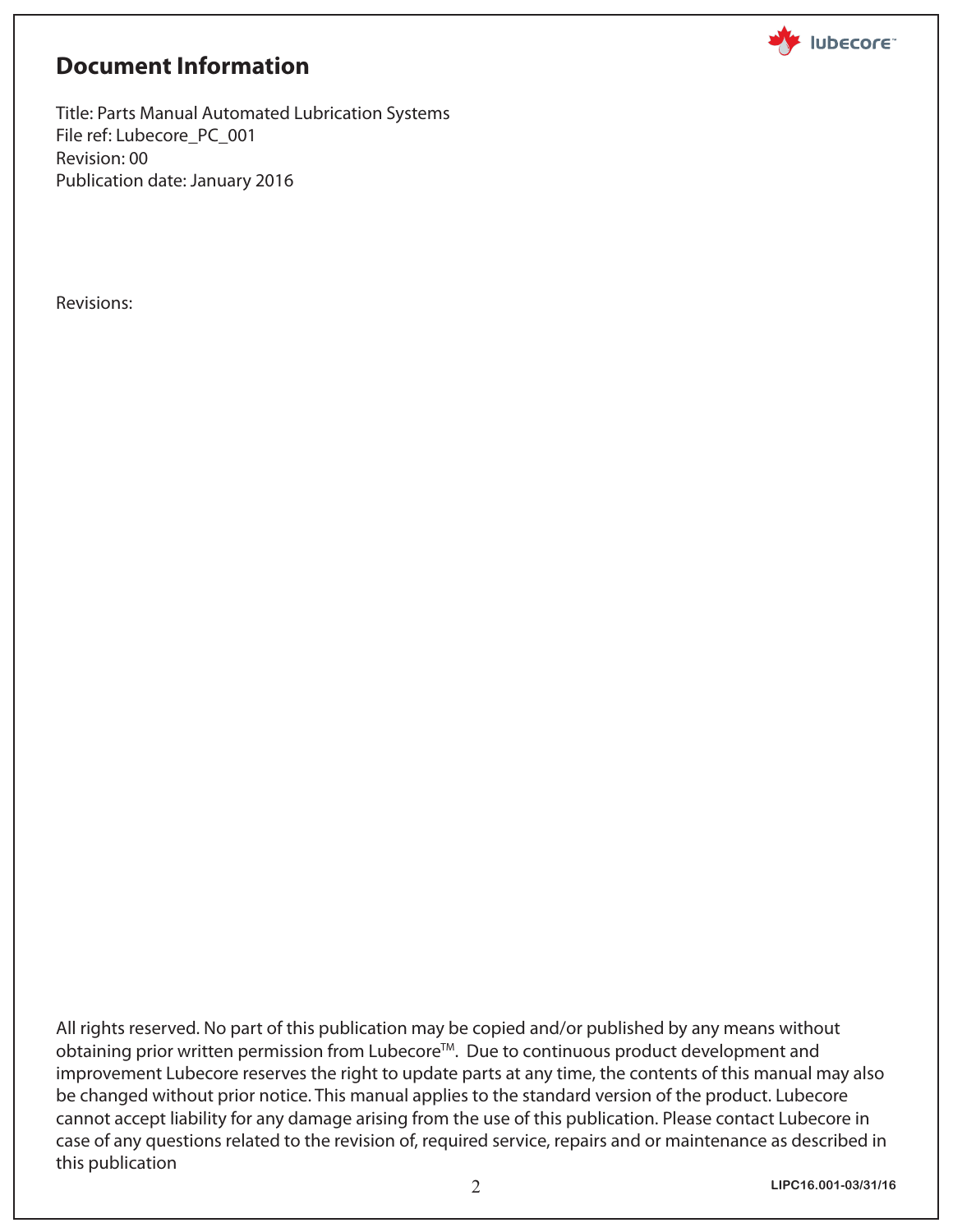# **Contents Manual**



- 2 DOCUMENT INFORMATION & DISCLAIMER
- 4 9 EP0 PARALLEL LINE SYSTEM DELIVERY COMPONENTS
- 10 13 EP2 PROGRESSIVE SYSTEM DELIVERY COMPONENTS
- 14 16 EP2 SINGLE LINE DISTRIBUTOR ( SLD ) SYSTEM COMPONENTS
- 16 MANUAL REMOTE SYSTEM COMPONENTS
- 17 OILING SYSTEM COMPONENTS
- 18 19 SYSTEM TUBING, LINING & PIPE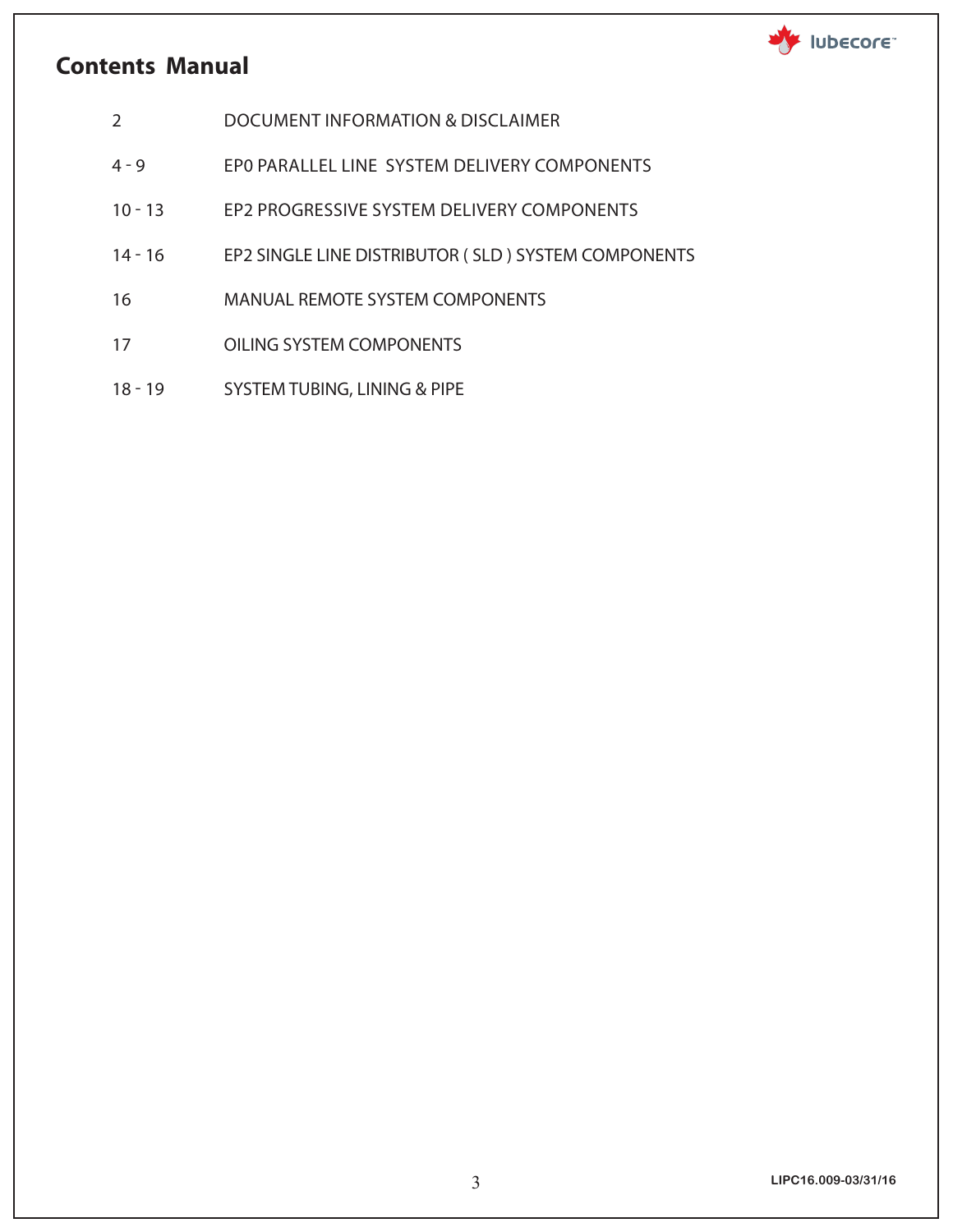

#### **EP0 PARALLEL LINE SYSTEM DELIVERY COMPONENTS**

| Part#  | <b>Description</b>                     | <b>Typical Usage</b>                                                                                                                       |
|--------|----------------------------------------|--------------------------------------------------------------------------------------------------------------------------------------------|
| 11.004 | <b>4 Port Manifold</b>                 |                                                                                                                                            |
| 11.006 | 6 Port Manifold                        | <b>Holland Fifth Wheel</b>                                                                                                                 |
| 11.007 | 7 Port Manifold                        |                                                                                                                                            |
| 11.008 | 8 Port Manifold                        | <b>Fontaine Fifth Wheel</b>                                                                                                                |
| 11.009 | 9 Port Manifold                        |                                                                                                                                            |
| 11.014 | 14 Port Manifold                       |                                                                                                                                            |
| 11.018 | 8 Port Manifold                        | <b>Axle Manifold</b><br><b>Flat Mounting</b>                                                                                               |
| 50.031 | 5" Trailer Axle Manifold Assembly      |                                                                                                                                            |
| 50.552 | 5 3/4" Trailer Axle Manifold Assembly  |                                                                                                                                            |
| 50.553 | 6" Trailer Axle Manifold Assembly      |                                                                                                                                            |
| 50.615 | 8 Port Flat Mounting Manifold Assembly |                                                                                                                                            |
|        |                                        |                                                                                                                                            |
| 11.100 | #0 - EP0 Injector                      | <b>Release Bearing</b><br><b>Small Heim Joint</b>                                                                                          |
| 11.101 | #1 - EPO Injector                      | <b>Clevis Pin</b><br><b>Small Cylinder</b><br><b>Transmission Linkage</b>                                                                  |
| 11.102 | #2 - EPO Injector                      | <b>Tierod End</b><br><b>Short Cam Tube</b><br><b>Fifth Wheel Pivots</b><br>Linkages<br><b>Cylinder Ends</b><br><b>Product Pump Bearing</b> |
|        | 11.103 $#3 - EPO$ Injector             | <b>Saddle &amp; Pillow Bearings</b>                                                                                                        |
| 11.104 | #4 - EP0 Injector                      | <b>Spinners</b><br><b>King Pins</b>                                                                                                        |
| 11.108 | #8 - EP0 Injector                      |                                                                                                                                            |
| 11.109 | #9 - EP0 Injector                      |                                                                                                                                            |
| 11.029 | EP0 Injector Olive                     |                                                                                                                                            |
| 11.030 | <b>EPO Injector Nut</b>                |                                                                                                                                            |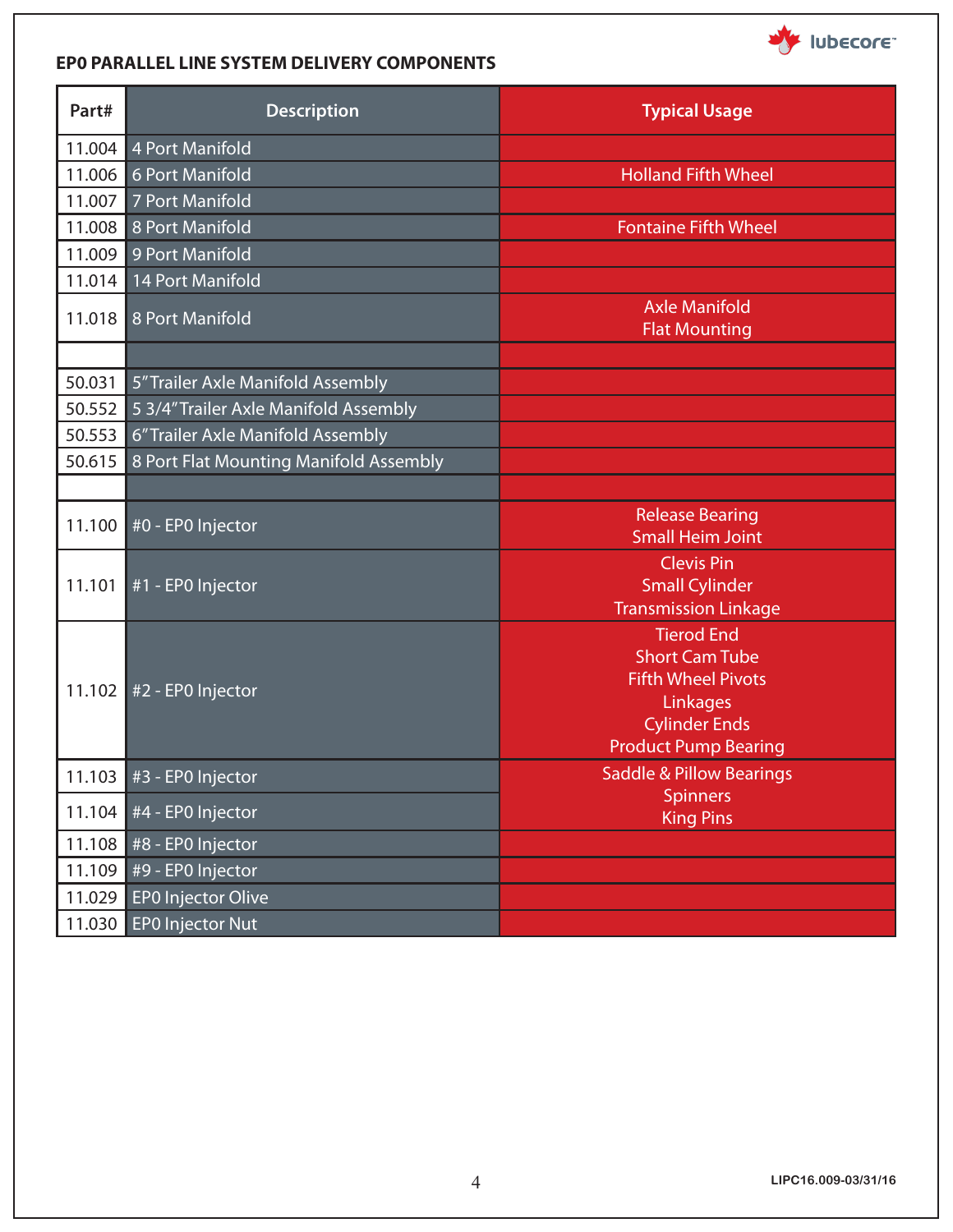

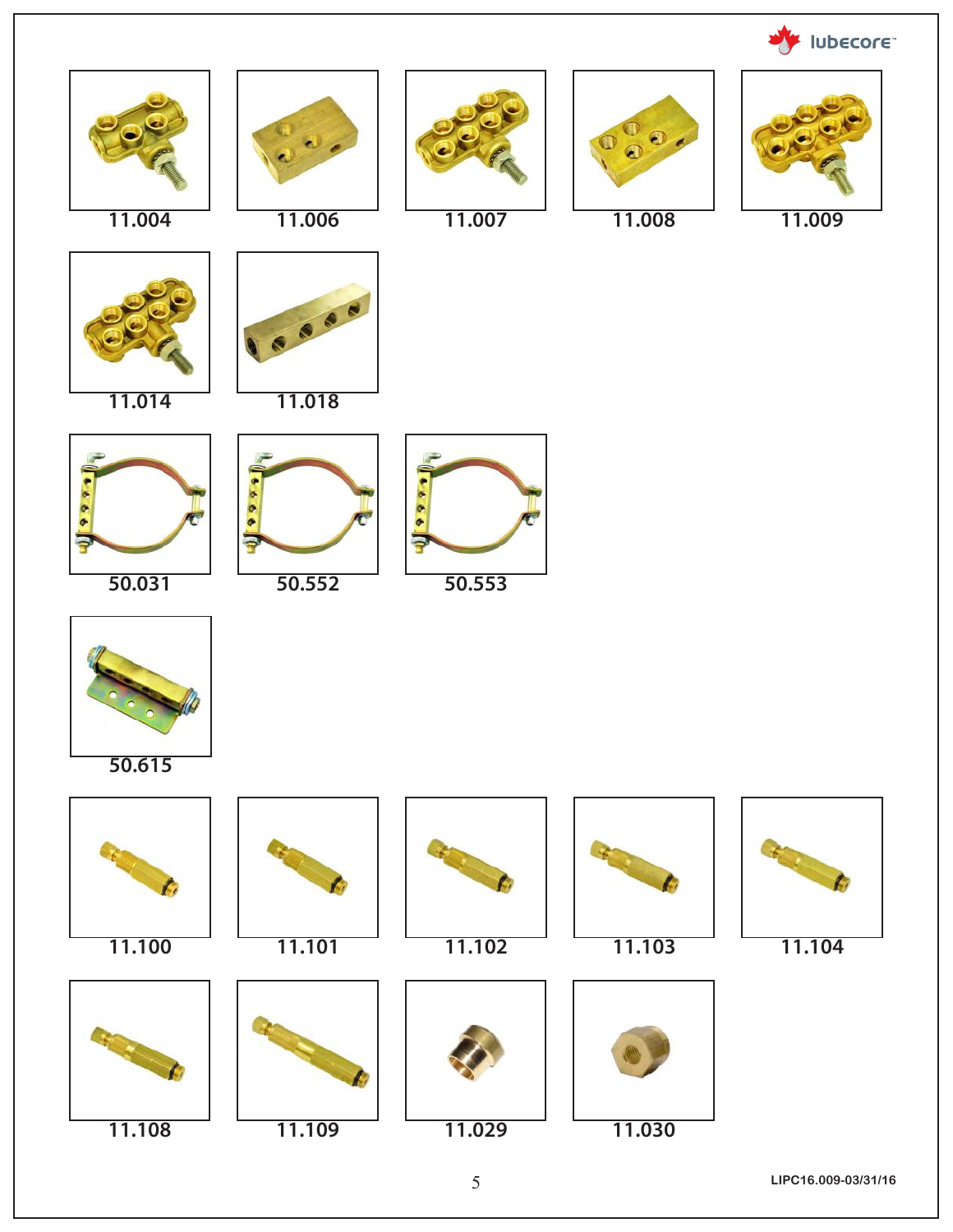

#### **EP0 PARALLEL LINE SYSTEM DELIVERY COMPONENTS**

| Part#  | <b>Description</b>   |                               | <b>Fitting Type</b>         |                              |                         | <b>Male</b><br><b>Thread</b> | <b>Thread</b><br><b>Type</b> | <b>Material</b> |
|--------|----------------------|-------------------------------|-----------------------------|------------------------------|-------------------------|------------------------------|------------------------------|-----------------|
| 21.002 |                      | <b>Tee Compression</b>        |                             |                              |                         |                              |                              |                 |
| 21.004 |                      | <b>Elbow Compression</b>      |                             |                              |                         |                              |                              |                 |
| 21.005 |                      | <b>Straight Compression</b>   |                             |                              |                         | $1/4 - 19$                   |                              | <b>Brass</b>    |
| 21.035 |                      | <b>Straight Compression</b>   |                             |                              |                         |                              |                              |                 |
| 21.245 |                      |                               | <b>Elbow Compression</b>    |                              |                         | $1/8 - 28$                   | <b>BSPT</b>                  |                 |
| 21.113 | <b>8 MM Mainline</b> |                               | <b>Straight Compression</b> |                              |                         |                              |                              |                 |
| 21.114 | <b>Fittings</b>      | <b>Elbow Compression</b>      |                             |                              |                         | $1/4 - 19$                   |                              | Steel           |
|        |                      |                               |                             |                              |                         |                              |                              |                 |
| 11.110 |                      | <b>Injector Manifold Plug</b> |                             |                              |                         |                              |                              |                 |
| 21.006 |                      | <b>Manifold End Plug</b>      |                             |                              |                         | $1/4 - 18$                   | <b>NPT</b>                   | <b>Brass</b>    |
| 21.066 |                      | Plug                          |                             |                              |                         | $1/8 - 27$                   | <b>NPT</b>                   | <b>Brass</b>    |
|        |                      |                               |                             |                              |                         |                              |                              |                 |
| Part#  | <b>Fitting Type</b>  | <b>Male</b><br><b>Thread</b>  | <b>Thread</b><br>Type       | <b>Male</b><br><b>Thread</b> | <b>Female</b><br>Thread | Female<br><b>Thread</b>      | <b>Thread</b><br><b>Type</b> | <b>Material</b> |
|        | 8 Port Manifold      |                               |                             |                              |                         |                              |                              |                 |

| 21.072 | <b>Trailer Axle</b><br>Assembly                    | $1/4 - 18$ | <b>NPT</b> |  | $1/8 - 27$ | <b>NPT</b>  | <b>Steel</b> |
|--------|----------------------------------------------------|------------|------------|--|------------|-------------|--------------|
| 21.085 | 8 Port Manifold<br><b>Flat Bracket</b><br>Assembly | $1/4 - 18$ | <b>NPT</b> |  | $1/8 - 28$ | <b>BSPT</b> | <b>Steel</b> |

| Part#  | <b>Fitting Type</b>                    | <b>Male</b><br><b>Thread</b> | <b>Thread</b><br><b>Type</b> | <b>Material</b> |
|--------|----------------------------------------|------------------------------|------------------------------|-----------------|
| 21.009 | 37° #4 - Straight Male                 | $1/8 - 18$                   | <b>NPT</b>                   | <b>Steel</b>    |
| 21.011 | $37^\circ$ #4 - 90 $^\circ$ Elbow Male | $1/8 - 18$                   | <b>NPT</b>                   | Steel           |
| 21.010 | 37° #4 - Straight Male                 | $1/4 - 27$                   | <b>NPT</b>                   | Steel           |
| 21.012 | 37° #4 - 90° Elbow Male                | $1/4 - 27$                   | <b>NPT</b>                   | <b>Steel</b>    |
| 21.111 | $37^\circ$ #4 - 45 $^\circ$ Elbow Male | $1/4 - 18$                   | <b>NPT</b>                   | Steel           |

| Part#  | <b>Fitting Type</b>                   | <b>Tool</b><br>Require | <b>Use</b>                                                                   | <b>Material</b>  |
|--------|---------------------------------------|------------------------|------------------------------------------------------------------------------|------------------|
| 20.236 | 5mm - Straight Stud                   | <b>S18</b>             | 30.200 - Korilla - 8.6 x 4.0 Unfilled<br>30.250 - Korilla - 8.6 x 4.0 Filled | <b>Steel</b>     |
| 21.247 | 8mm - 37° #4 JIC Straight<br>Female   | S <sub>18</sub>        |                                                                              | <b>Steel</b>     |
| 20.232 | 9.5mm - SS Clamp                      | S <sub>18</sub>        | 51 > 58                                                                      | <b>Stainless</b> |
| 21.240 | 9.5mm - 37° #6 JIC Straight<br>Female | S <sub>18</sub>        | SAE 100R8-06 Synflex 3/8 Unfilled                                            | <b>Steel</b>     |
| 20.233 | 11.9mm - SS Clamp                     |                        | S9 > S11                                                                     | <b>Stainless</b> |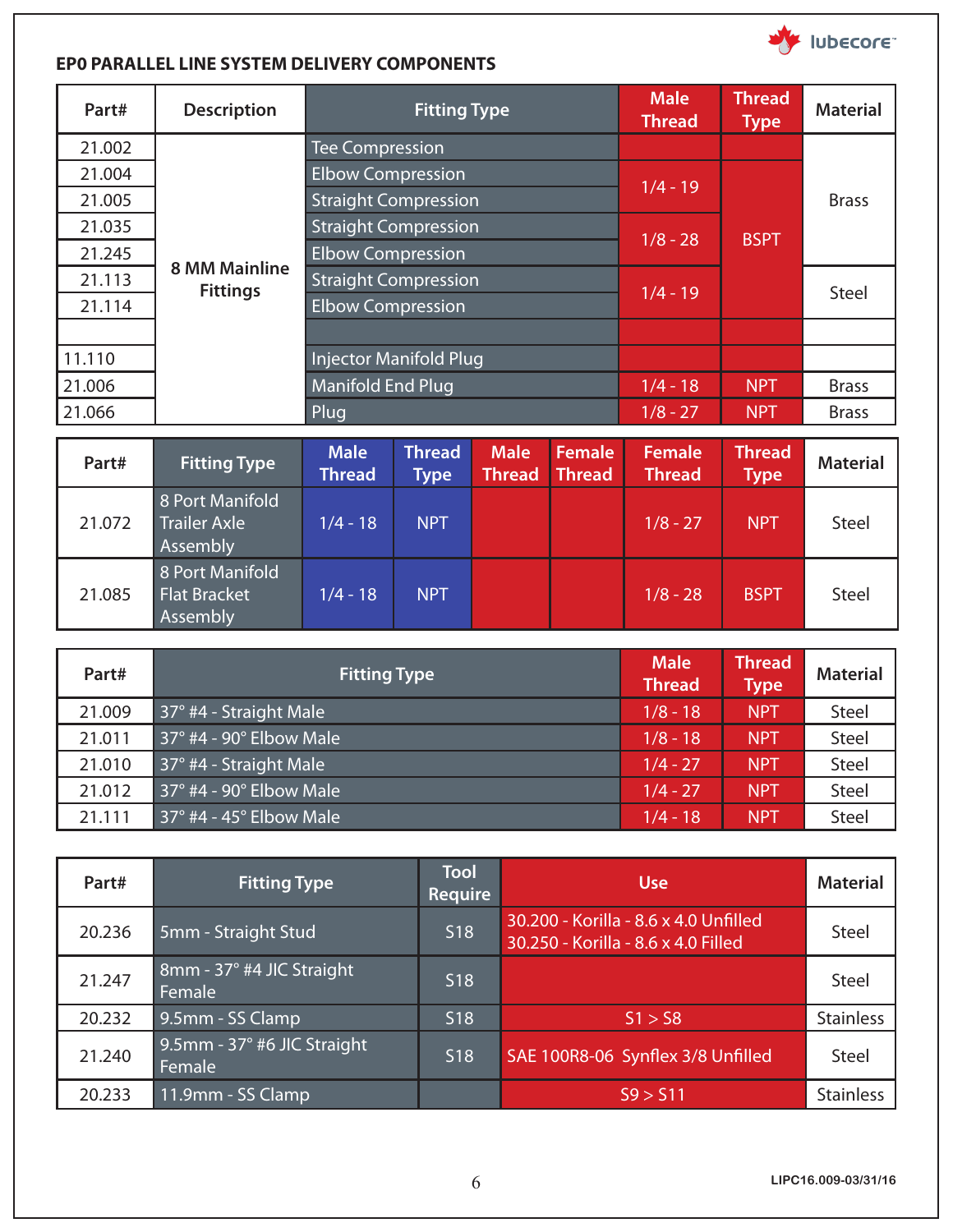**WE IUDECOFE** 





7 **LIPC16.009-03/31/16**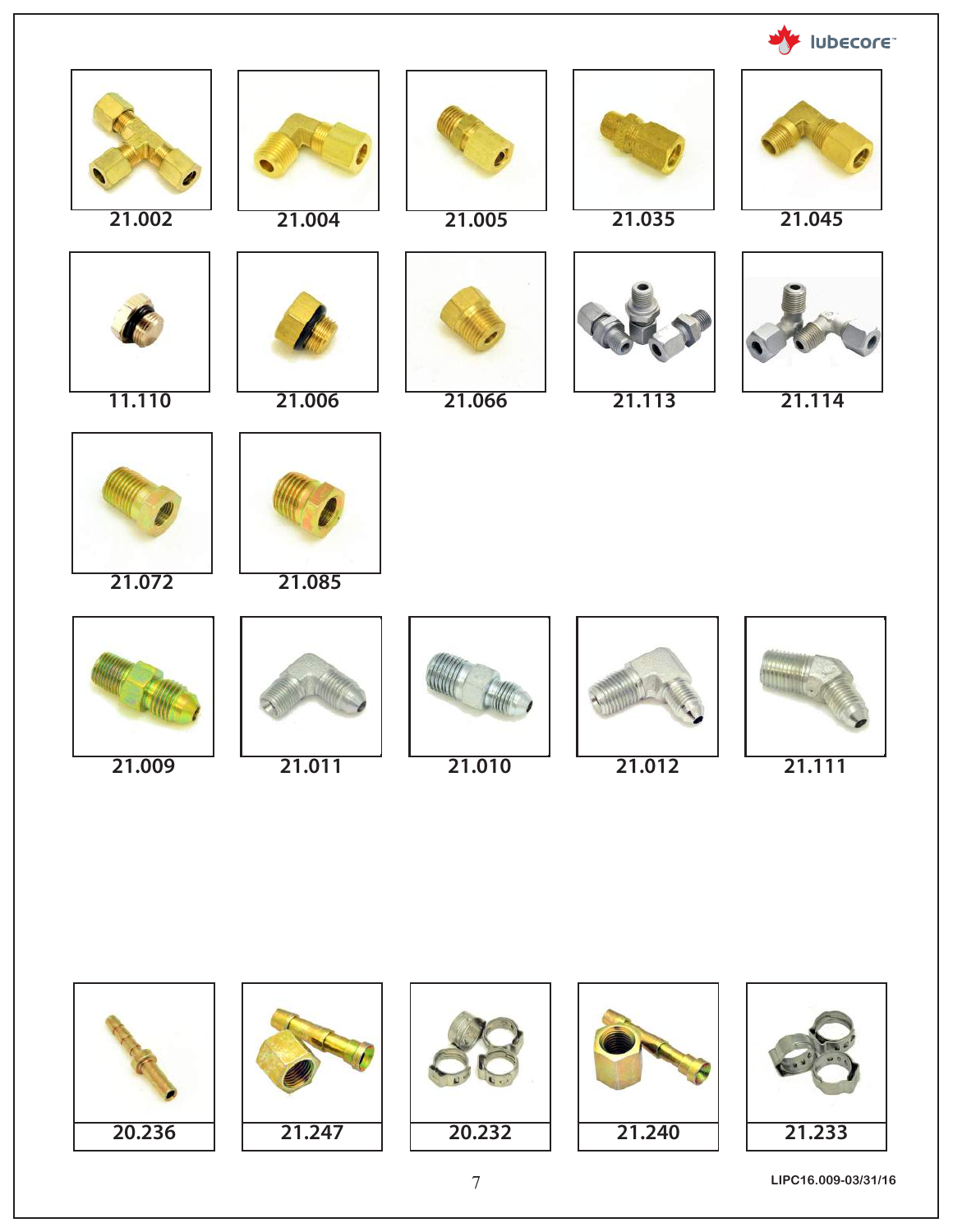#### **EP0 PARALLEL LINE SYSTEM DELIVERY COMPONENTS**

| Part#  | <b>Description</b>                     | <b>Typical Usage</b>                                        |  |  |
|--------|----------------------------------------|-------------------------------------------------------------|--|--|
| 40.016 | 8 Port Flat Bracket                    | <b>WALTCO Tailgate, HEIL Rapid Rail</b>                     |  |  |
| 40.026 | 5th Wheel Angle Mounting               | <b>Fontaine Fifth Wheel</b><br><b>Mounted EPO Manifolds</b> |  |  |
| 40.058 | Off-set bracket                        | <b>HEIL Rapid Rail, Etc</b>                                 |  |  |
| 40.018 | "Z" Bracket - Short                    | <b>Special Application</b>                                  |  |  |
| 40.023 | "Z" Bracket - Long                     | <b>Offset Manifold Mounting</b>                             |  |  |
| 40.006 | 5" Trailer Axle Clamps (2 Required)    |                                                             |  |  |
|        | 5.75" Trailer Axle Clamps (2 Required) | <b>Axle Clamping Brackets</b>                               |  |  |
| 40.017 | 6" Trailer Axle Clamps (2 Required)    |                                                             |  |  |
| 40.029 |                                        | 5 - 3/4" Trailer Axle<br><b>Manifold Mounting</b>           |  |  |
| 40.007 | <b>Spacer Tube</b>                     | 5 & 6"Trailer Axle<br><b>Manifold Mounting</b>              |  |  |
| 40.008 | <b>Mainline Tee</b>                    | From Trailer Body To Axle<br><b>Mounted Manifolds</b>       |  |  |
| 40.057 | Mainline Tee Angled                    | <b>HEIL Rapid Rail</b>                                      |  |  |
|        | 40.239 Mainline Extended Access        | <b>Fassi 410FX Forming Crane</b>                            |  |  |
|        |                                        |                                                             |  |  |

Ubecore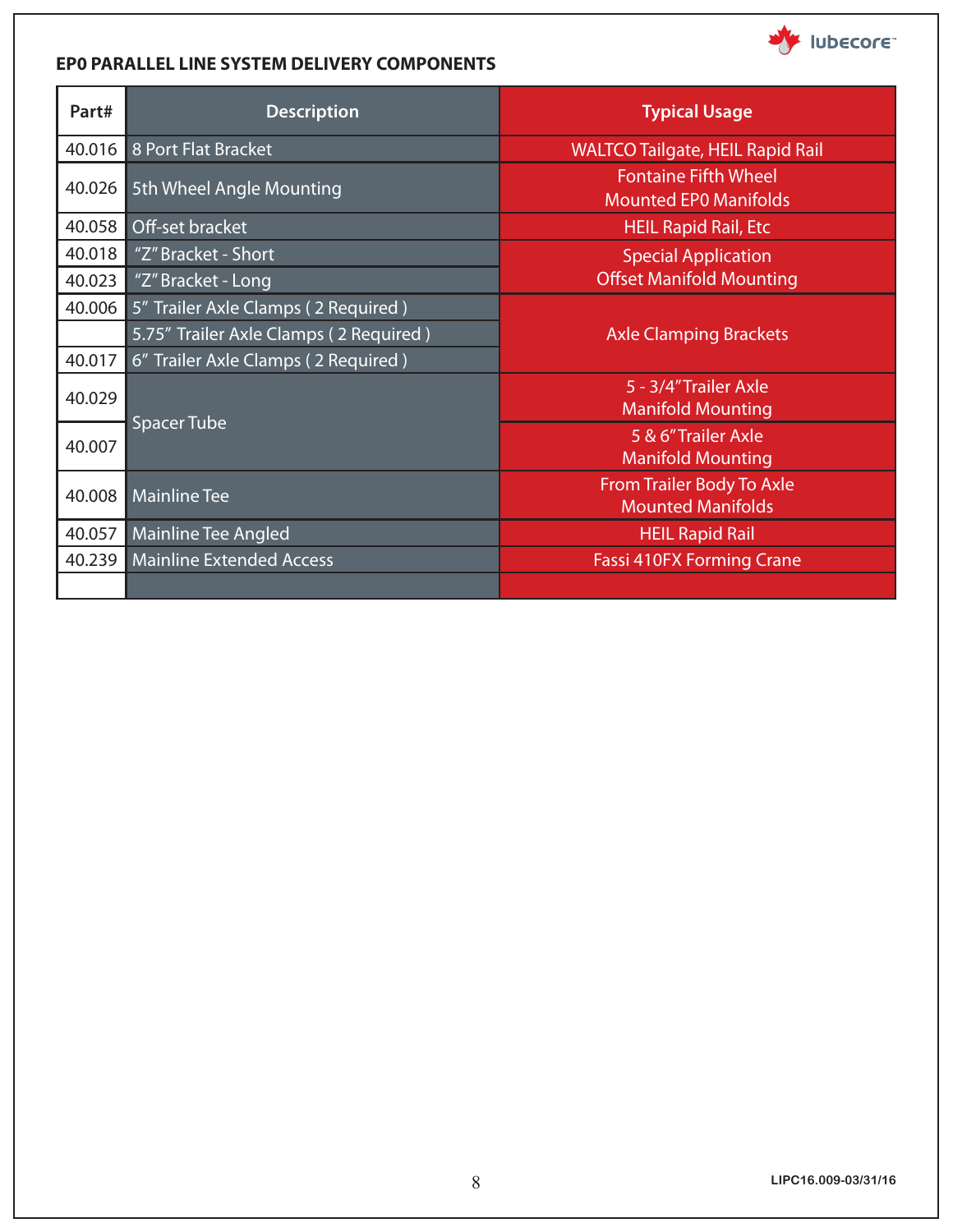**WE IUDECOFE** 

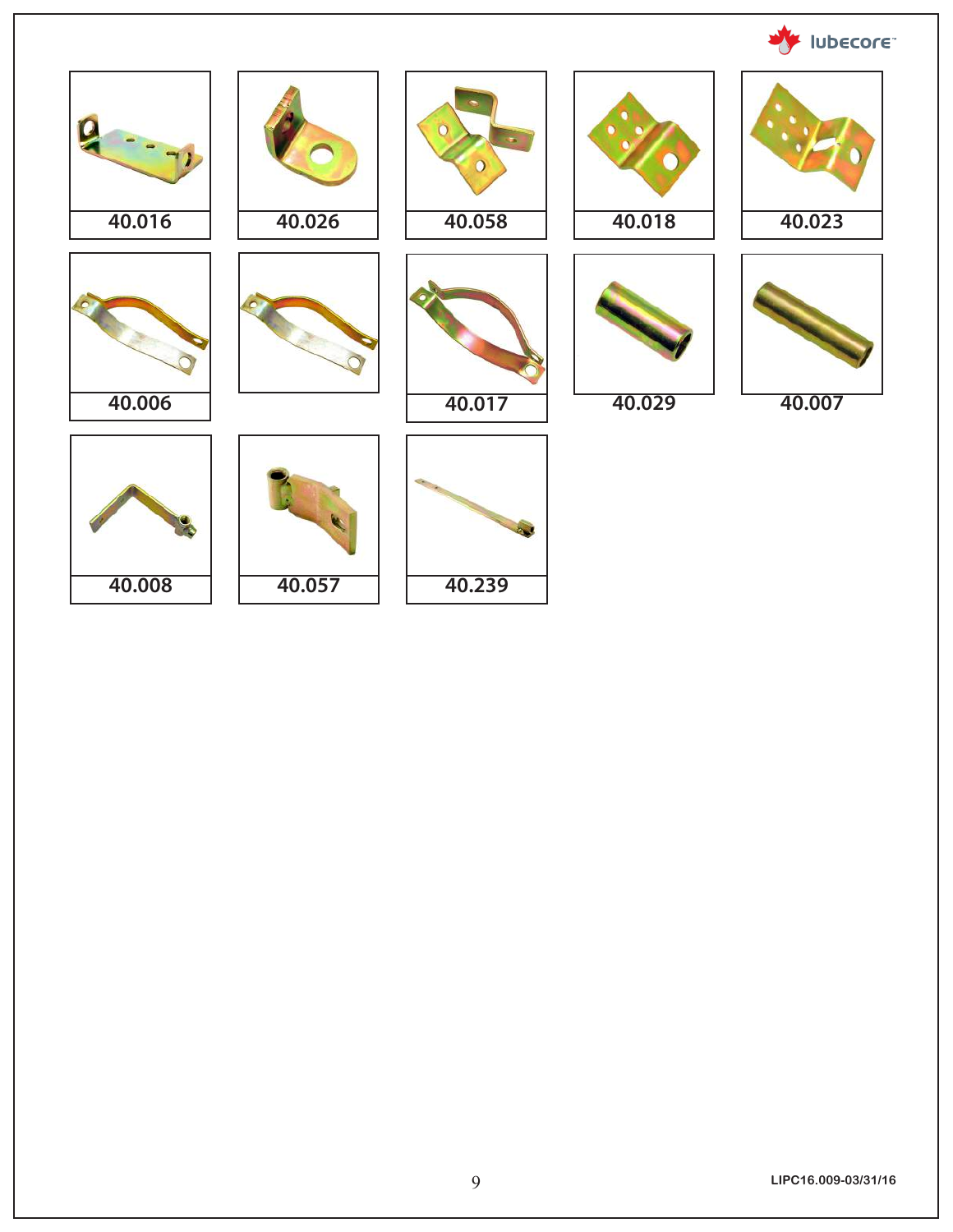

#### **EP2 PROGRESSIVE SYSTEM DELIVERY COMPONENTS**

| Part#  | <b>Description</b>                            | <b>Typical Usage</b>                                            |
|--------|-----------------------------------------------|-----------------------------------------------------------------|
| 11.300 | 6 Port Distributor Block                      |                                                                 |
| 11.301 | 8 Port Distributor Block                      |                                                                 |
| 11.302 | 10 Port Distributor Block                     | <b>Progressive System</b>                                       |
| 11.303 | 12 Port Distributor Block                     | <b>Layout Dependant</b>                                         |
| 11.297 | 14 Port Distributor Block                     |                                                                 |
| 11.299 | <b>18 Port Distributor Block</b>              |                                                                 |
| 40.203 | 6 Port Mounting Plate                         |                                                                 |
| 40.204 | 8 Port Mounting Plate                         | Bolt On, Weld On                                                |
| 40.206 | <b>10 Port Mounting Plate</b>                 | Glue On                                                         |
| 40.208 | 12 Port Mounting Plate                        | <b>Progressive Distributor</b>                                  |
| 40.210 | 14 - 18 Port Mounting Plate                   | <b>Mounting Plate</b>                                           |
| 41.120 | 82 Degree Flat Counter Sink Bolt 3/8" x 1.5"  | <b>Mounting Plate Bolt</b>                                      |
| 40.032 | <b>Distributor Block Torque Plate</b>         |                                                                 |
| 54.803 | Distributor Mounting Plate Hardware Kit       | <b>Distributor Mounting Bolt Sets</b>                           |
| 54.804 | Distributor "Z" Bracket Mounting Kit          |                                                                 |
| 40.018 | "Z" Bracket - Short                           | <b>Progressive Distributor</b>                                  |
| 40.023 | "Z" Bracket - Long                            | <b>Mounting &amp; Doubling Bracket</b>                          |
|        |                                               |                                                                 |
| 40.238 | <b>Progressive Distributor Mounting Post</b>  | <b>Trailer Axle Mounting /</b><br><b>Upright Mounting Plate</b> |
| 40.006 | 5" Trailer Axle Clamps (2 Required)           |                                                                 |
|        | 5.75" Trailer Axle Clamps (2 Required)        | <b>Axle Clamping Brackets</b>                                   |
| 40.017 | 6" Trailer Axle Clamps (2 Required)           |                                                                 |
| 54.094 | 5" Trailer Axle Progressive Mounting Assembly |                                                                 |
| 40.029 |                                               | 5 - 3/4" Trailer Axle                                           |
|        | <b>Spacer Tubes</b>                           | <b>Manifold Mounting</b>                                        |
| 40.007 |                                               | 5 & 6"Trailer Axle<br><b>Manifold Mounting</b>                  |
|        |                                               |                                                                 |



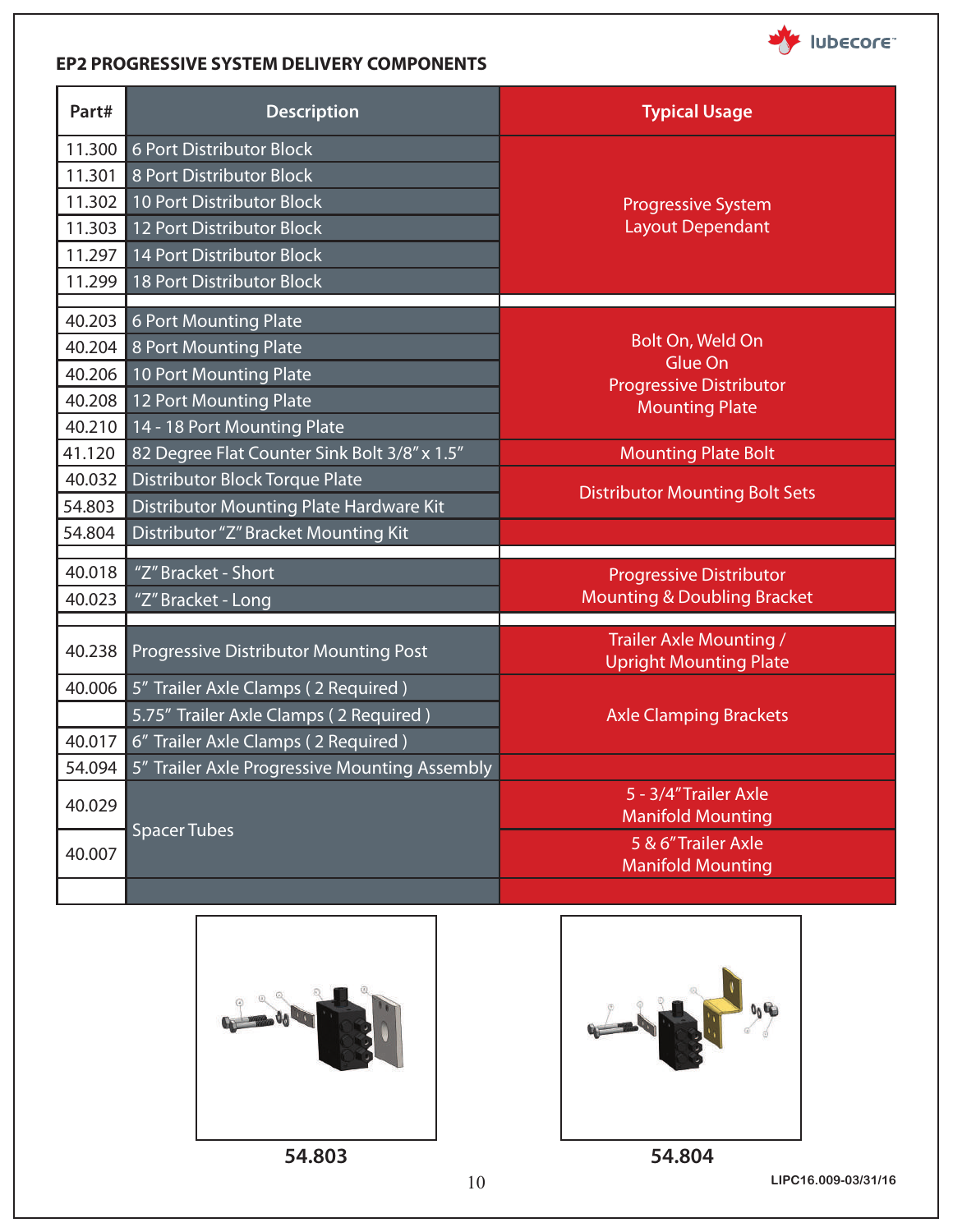

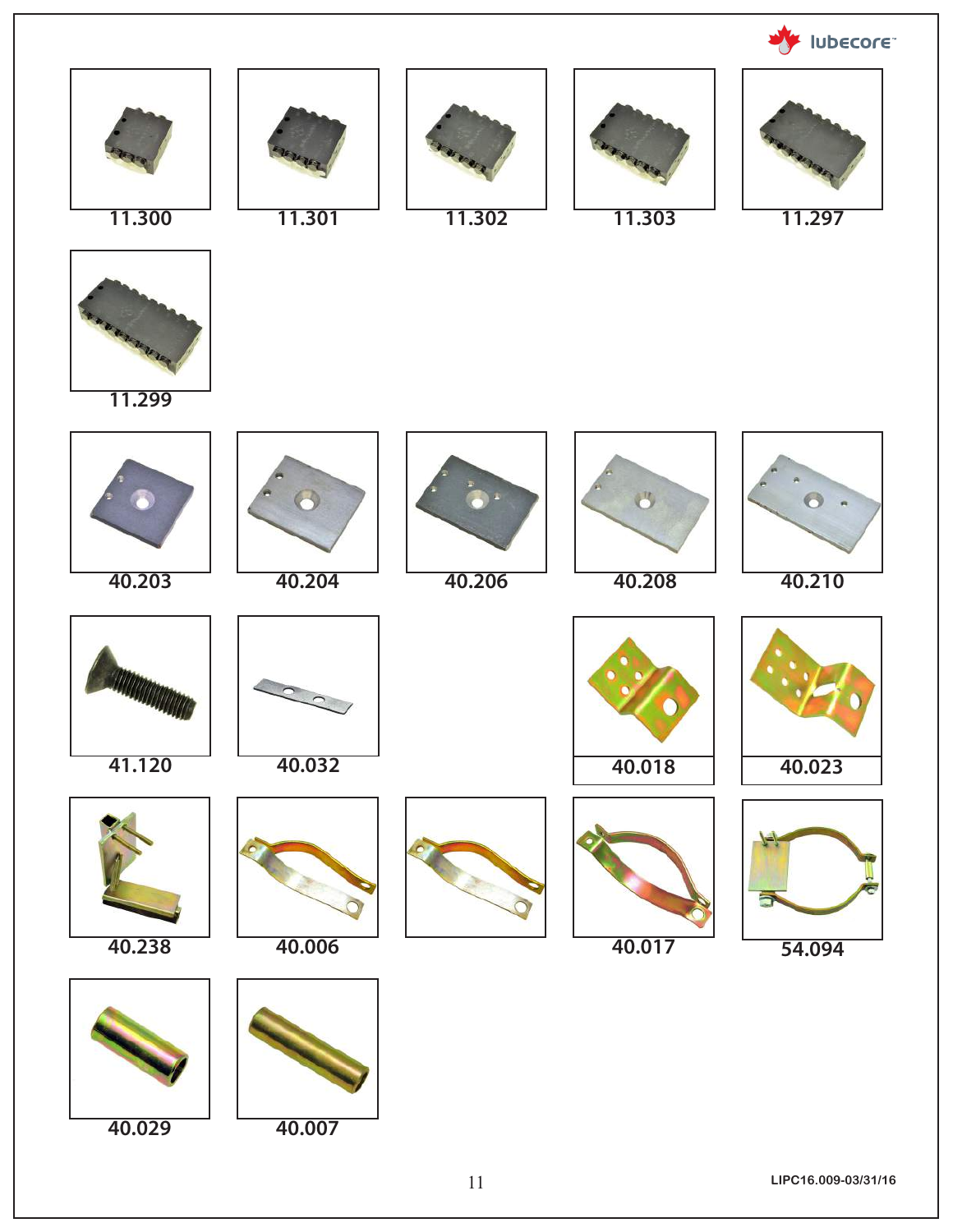

### **EP2 PROGRESSIVE SYSTEM DELIVERY COMPONENTS**

| Part#  | <b>Description</b>     | <b>Fitting Type</b>                 | <b>Male</b><br><b>Thread</b> | <b>Thread</b><br>${\sf Type}^{\dagger}$ | <b>Material</b> |
|--------|------------------------|-------------------------------------|------------------------------|-----------------------------------------|-----------------|
| 20.208 |                        | <b>Straight Compression</b>         |                              |                                         |                 |
| 20.207 |                        | <b>Elbow Compression</b>            |                              |                                         |                 |
| 20.201 | 6mm<br><b>Fittings</b> | <b>Straight Push To Connect</b>     | $1/8 - 28$                   | <b>BSPT</b>                             | <b>Steel</b>    |
| 20.200 |                        | <b>Elbow Push To Connect</b>        |                              |                                         |                 |
| 20.218 |                        | <b>Elbow Swivel Push To Connect</b> |                              |                                         |                 |

| Part#  | <b>Fitting Type</b>                 |                               |                                                                              | <b>Male</b><br><b>Thread</b> | <b>Thread</b><br><b>Type</b> | <b>Material</b>  |
|--------|-------------------------------------|-------------------------------|------------------------------------------------------------------------------|------------------------------|------------------------------|------------------|
| 21.009 | 37° #4 - Straight Male              |                               |                                                                              | $1/8 - 18$                   | <b>NPT</b>                   | Steel            |
| 21.011 | 37° #4 - 90° Elbow Male             |                               |                                                                              | $1/8 - 18$                   | <b>NPT</b>                   | Steel            |
| Part#  | <b>Fitting Type</b>                 | <b>Tool</b><br><b>Require</b> | <b>Use</b>                                                                   |                              |                              | <b>Material</b>  |
| 20.236 | 5mm - Straight Stud                 | S <sub>18</sub>               | 30.200 - Korilla - 8.6 x 4.0 Unfilled<br>30.250 - Korilla - 8.6 x 4.0 Filled |                              |                              | <b>Steel</b>     |
| 21.247 | 8mm - 37° #4 JIC Straight<br>Female | S <sub>18</sub>               |                                                                              |                              | <b>Steel</b>                 |                  |
| 20.232 | 9.5mm - SS Clamp                    | S <sub>18</sub>               | S1 > S8                                                                      |                              | <b>Stainless</b>             |                  |
| 20.233 | 11.9mm - SS Clamp                   |                               |                                                                              | S9 > S11                     |                              | <b>Stainless</b> |

| Part#  |                           | <b>Description</b> |               |                | Length             |               |                     |  |        |       |  |  |  |            |                |
|--------|---------------------------|--------------------|---------------|----------------|--------------------|---------------|---------------------|--|--------|-------|--|--|--|------------|----------------|
|        |                           |                    | <b>Thread</b> | <b>Inches</b>  | МM                 | <b>Thread</b> | <b>Material</b>     |  |        |       |  |  |  |            |                |
| 41.192 |                           |                    |               | 1.5''          | 38                 |               |                     |  |        |       |  |  |  |            |                |
| 41.030 |                           |                    |               | 1.75''         | 44.45              |               |                     |  |        |       |  |  |  |            |                |
| 41.031 | Socket Head               |                    | $1/4 - 20$    | 2 <sup>n</sup> | 50.8               | <b>NC</b>     |                     |  |        |       |  |  |  |            |                |
| 41.032 | Machine<br>Cap Screw      |                    |               | 3.25''         | 82.55              |               |                     |  |        |       |  |  |  |            |                |
| 41.151 |                           |                    |               | 1.5''          | 38                 |               |                     |  |        |       |  |  |  |            |                |
| 41.152 |                           |                    | $1/4 - 28$    | 2 <sup>n</sup> | 50.8               | <b>NF</b>     |                     |  |        |       |  |  |  |            |                |
| 41.007 |                           |                    |               | 1.75           | 44.45              |               | Steel               |  |        |       |  |  |  |            |                |
| 41.025 |                           |                    |               |                |                    |               |                     |  | 1.75'' | 44.45 |  |  |  |            |                |
| 41.015 | Plated Hex                |                    |               |                |                    |               |                     |  |        |       |  |  |  | $1/4 - 20$ | 2 <sup>n</sup> |
| 41.012 | <b>Bolt</b>               |                    |               |                |                    | 2.5''         | 63.5                |  |        |       |  |  |  |            |                |
| 41.090 |                           |                    |               |                |                    | 2.75''        | 69.85               |  |        |       |  |  |  |            |                |
| 41.086 |                           |                    |               | 3.5''          | 88.9               |               |                     |  |        |       |  |  |  |            |                |
| 41.004 | <b>Flat Washer</b>        |                    |               |                |                    |               |                     |  |        |       |  |  |  |            |                |
| 41.099 | <b>Flat Washer Plated</b> |                    |               |                |                    |               | <b>Steel</b>        |  |        |       |  |  |  |            |                |
| 41.013 | <b>Nyloc Plated Nut</b>   |                    | 1/4''         |                |                    |               |                     |  |        |       |  |  |  |            |                |
| 41.096 |                           |                    |               |                |                    |               |                     |  |        |       |  |  |  |            |                |
| 41.115 | Lock Washer               |                    |               |                |                    |               | S.S.                |  |        |       |  |  |  |            |                |
| 41.029 | Lock Washer               |                    |               |                | Used with 40.238 & |               |                     |  |        |       |  |  |  |            |                |
| 41.124 | <b>Nyloc Nut</b>          |                    | 6mm           |                | 54.094             |               |                     |  |        |       |  |  |  |            |                |
|        |                           |                    | 12            |                |                    |               | LIPC16.009-03/31/16 |  |        |       |  |  |  |            |                |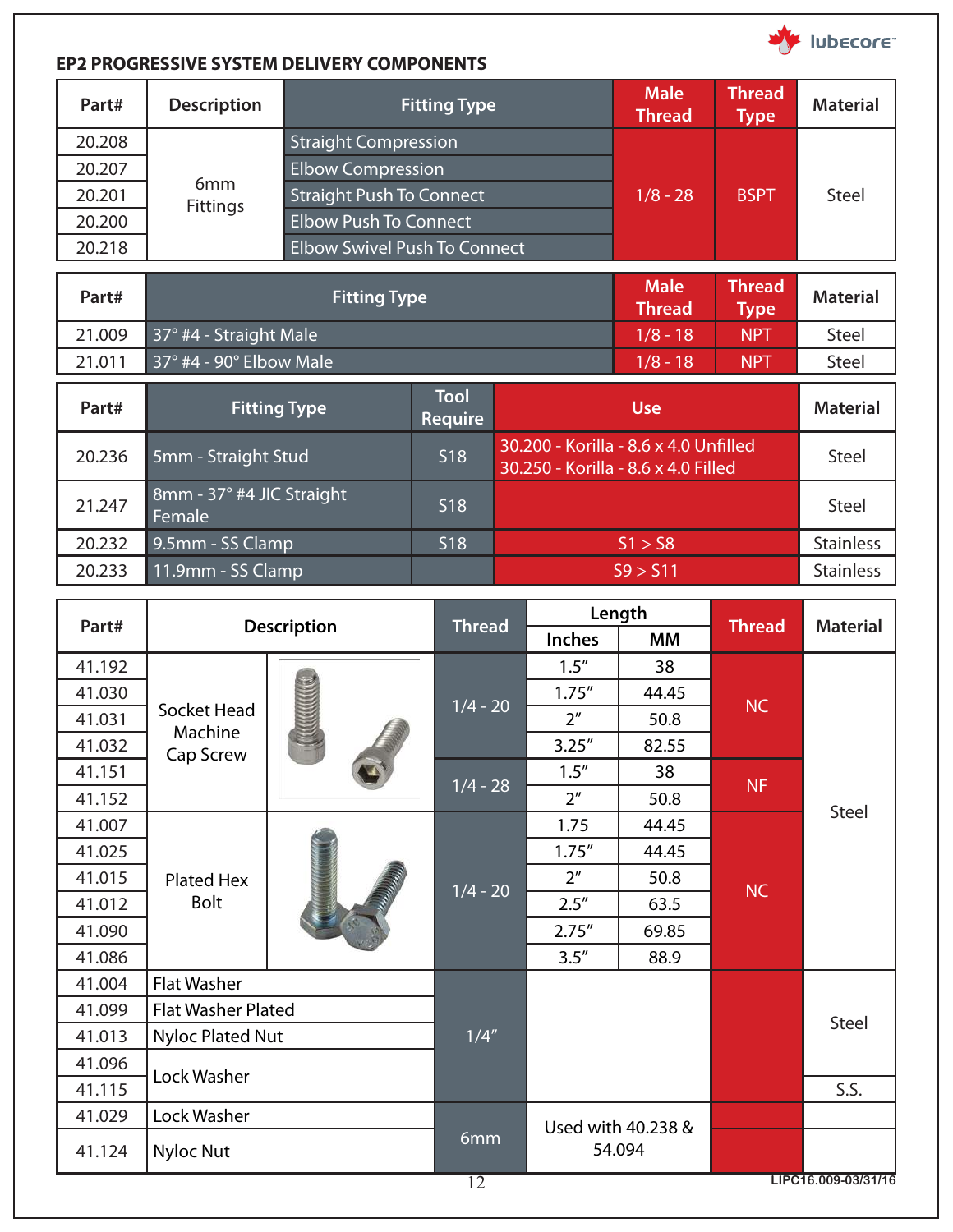|                                                     |                             |                                |        | lubecore <sup>®</sup>                                                       |
|-----------------------------------------------------|-----------------------------|--------------------------------|--------|-----------------------------------------------------------------------------|
|                                                     |                             |                                |        |                                                                             |
| 20.208                                              | 20.207                      | 20.201                         | 20.200 | 20.218                                                                      |
|                                                     |                             |                                |        |                                                                             |
| 21.009                                              | 21.011                      |                                |        |                                                                             |
|                                                     |                             |                                |        |                                                                             |
| 20.236                                              | 20.232                      | 21.247                         | 21.233 |                                                                             |
|                                                     |                             |                                |        |                                                                             |
| Part#                                               | <b>Description</b>          | <b>Functions &amp; Program</b> |        | <b>Typical Usage</b>                                                        |
| 20.204                                              | Check Valve Complete        | 6 MM x M10 - 1.0               |        |                                                                             |
| <b>Check Valve Body</b><br>20.210                   |                             | 6 MM x M10 - 1.0               |        | Installed In Progressive Distributor<br>Blocks When Using 6mm Nylon Line or |
| 20.235<br>Olive<br>20.234<br><b>Compression Nut</b> |                             | 6 MM Steel                     |        | 6mm Korilla Inserts                                                         |
| 20.212                                              | <b>Check Valve Complete</b> | 5 MM x M10 - 1.0               |        | Installed In Progressive Distributor                                        |
| 20.211<br>Olive                                     |                             | 5 MM Brass                     |        | Blocks When Using 5mm Nylon Line or<br>5mm Korilla Inserts                  |
| 20.204                                              | 20.210                      | 20.235                         | 20.234 |                                                                             |
| 20.212                                              | 20.210                      | 20.211                         | 20.234 |                                                                             |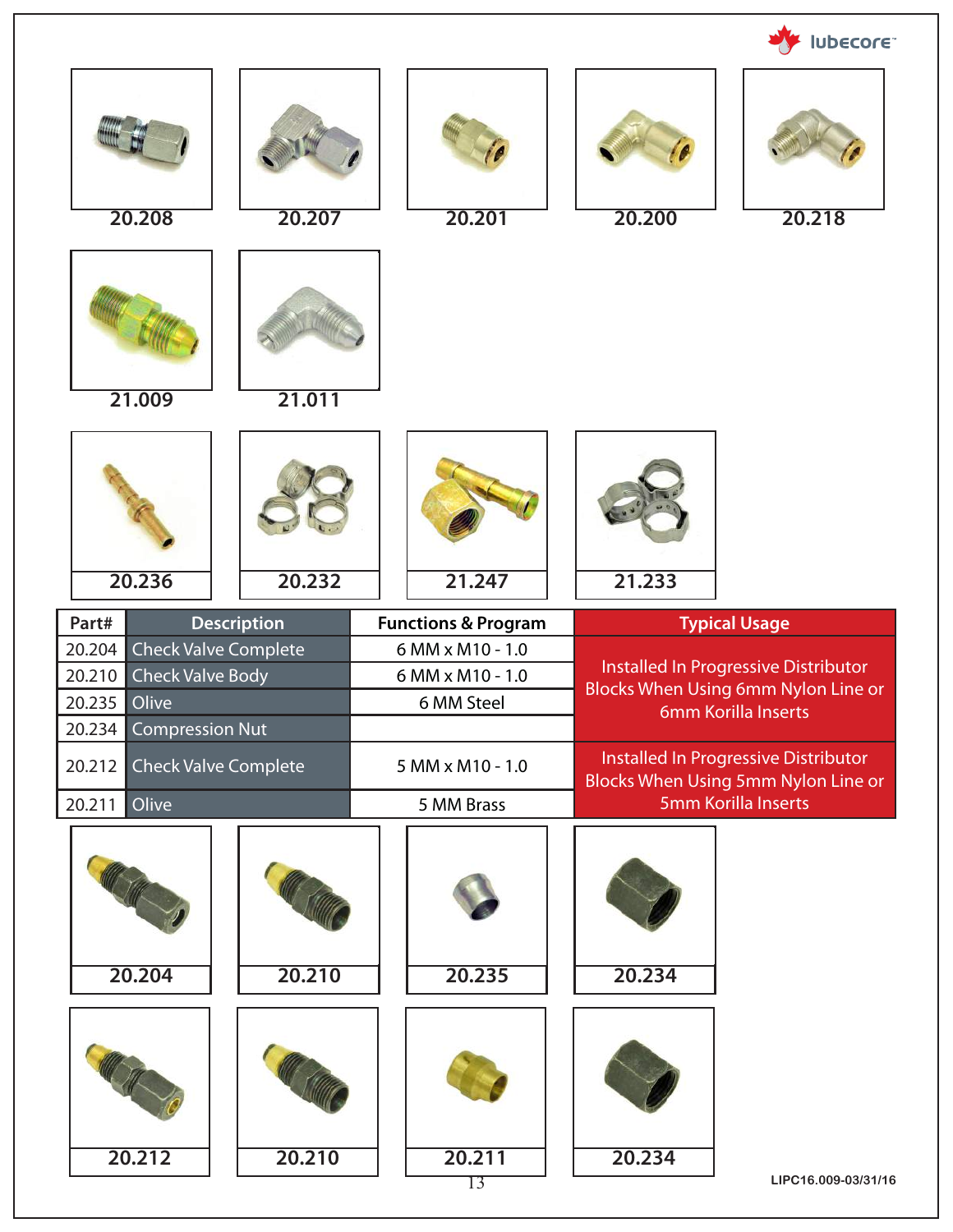

### **EP2 SINGLE LINE DISTRIBUTOR ( SLD ) SYSTEM COMPONENTS**

| Part#  | <b>Description</b>                                  | <b>Typical Usage</b>                                                                                  |            |  |
|--------|-----------------------------------------------------|-------------------------------------------------------------------------------------------------------|------------|--|
| 11.500 | <b>SLD - Starting Block</b>                         |                                                                                                       |            |  |
| 11.501 | <b>SLD - Centre Block</b>                           | Used in Combinations upto 10 Blocks for<br>EP2 High Pressure Heavy Equipment                          |            |  |
| 11.502 | SLD - End Block                                     |                                                                                                       |            |  |
|        |                                                     |                                                                                                       |            |  |
| 11.205 | 2 Port Collector Block                              | Used to Combine Delivery Ports on<br>a SLD Assembly to Achieve Greater<br><b>Lubrication Delivery</b> |            |  |
| 11.206 | <b>3 Port Collector Block</b>                       |                                                                                                       |            |  |
| 11.207 | <b>4 Port Collector Block</b>                       |                                                                                                       |            |  |
| 11.208 | <b>Collector Banjo Bolt</b>                         | Used to connect Collector<br><b>Blocks to SLD Assemblies</b>                                          |            |  |
| 11.209 | <b>Collector Block Copper Crush</b><br><b>Seals</b> |                                                                                                       |            |  |
| 11.210 |                                                     | 1/8''                                                                                                 | <b>NPT</b> |  |
| 11.211 | <b>Steel Collector Block Plugs</b>                  | 1/16''                                                                                                | <b>NPT</b> |  |
|        |                                                     |                                                                                                       |            |  |
| 11.504 | <b>SLD Mounting Brackets</b>                        | 304 SS                                                                                                |            |  |
| 11.515 |                                                     | <b>Plated Steel</b>                                                                                   |            |  |

| Part#  | <b>Description</b>                                                                                                                                                                                                                   | Used to<br>Combine | <b>Thread</b> | Length          | <b>Thread Type</b> | <b>Material</b> |
|--------|--------------------------------------------------------------------------------------------------------------------------------------------------------------------------------------------------------------------------------------|--------------------|---------------|-----------------|--------------------|-----------------|
| 11.505 |                                                                                                                                                                                                                                      | 1 Block            |               | 1 <sup>''</sup> |                    |                 |
| 11.506 | <b>SLD Block</b>                                                                                                                                                                                                                     | 2 Blocks           |               | $1 - 9/16''$    |                    |                 |
| 11.507 | Socket Head                                                                                                                                                                                                                          | 3 Blocks           |               | $2 - 9/16''$    |                    |                 |
| 11.508 | Cap Screw                                                                                                                                                                                                                            | 4 Blocks           | $1/4 - 20$    | $3 - 9/16''$    |                    |                 |
| 11.509 |                                                                                                                                                                                                                                      | 5 Blocks           |               | $4 - 11/16''$   |                    |                 |
| 11.510 |                                                                                                                                                                                                                                      | 6 Blocks           |               | $5 - 1/2"$      | <b>NC</b>          | Steel           |
| 11.511 | <b>Recording to the Communication of the Communication of the Communication of the Communication of the Communication of the Communication of the Communication of the Communication of the Communication of the Communication o</b> | 7 Blocks           |               | $6 - 11/16''$   |                    |                 |
| 11.512 |                                                                                                                                                                                                                                      | 8 Blocks           |               | $7 - 1/2"$      |                    |                 |
| 11.513 |                                                                                                                                                                                                                                      | 9 Blocks           |               | $8 - 11/16"$    |                    |                 |
| 11.514 |                                                                                                                                                                                                                                      | 10 Blocks          |               | $9 - 11/16''$   |                    |                 |

| Part#  | <b>Fitting Type</b>                    | <b>Male Thread</b> | <b>Thread Type</b> | <b>Material</b> |
|--------|----------------------------------------|--------------------|--------------------|-----------------|
| 21.010 | 37° #4 - Straight Male                 | $1/4 - 18$         | <b>NPT</b>         | Steel           |
| 21.214 | 37° #6 - Straight Male                 | $1/4 - 18$         | <b>NPT</b>         | <b>Steel</b>    |
| 21.111 | $37^\circ$ #4 - 45 $^\circ$ Elbow Male | $1/4 - 18$         | <b>NPT</b>         | <b>Steel</b>    |
| 21.112 | $37^\circ$ #6 - 45 $^\circ$ Elbow Male | $1/4 - 18$         | <b>NPT</b>         | <b>Steel</b>    |
| 21.011 | $37^\circ$ #4 - 90 $^\circ$ Elbow Male | $1/4 - 18$         | <b>NPT</b>         | <b>Steel</b>    |
| 21.012 | 37° #4 - 90° Elbow Male                | $1/4 - 18$         | <b>NPT</b>         | <b>Steel</b>    |
| 21.215 | 37° #6 - 90° Elbow Male                | $1/4 - 18$         | <b>NPT</b>         | <b>Steel</b>    |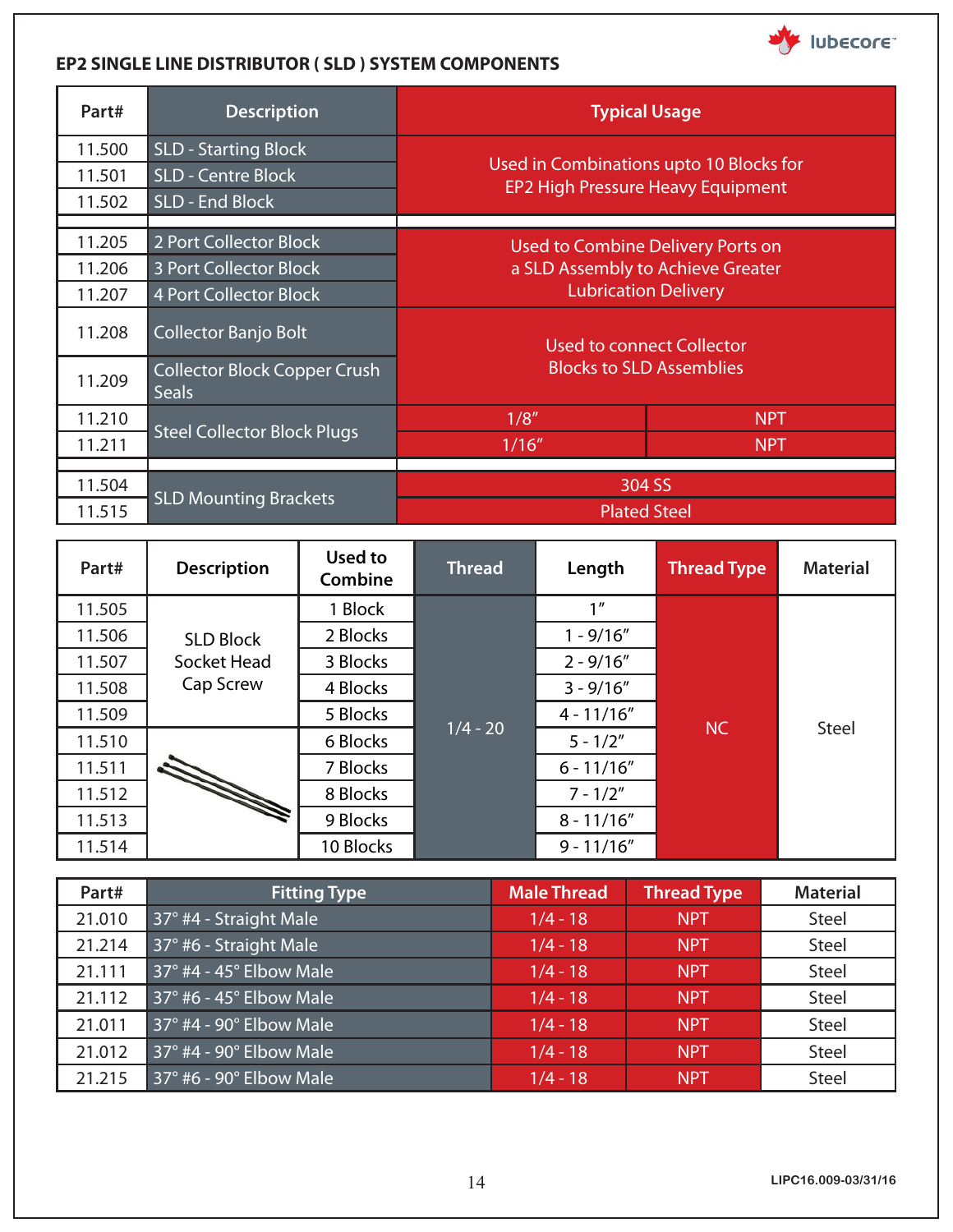

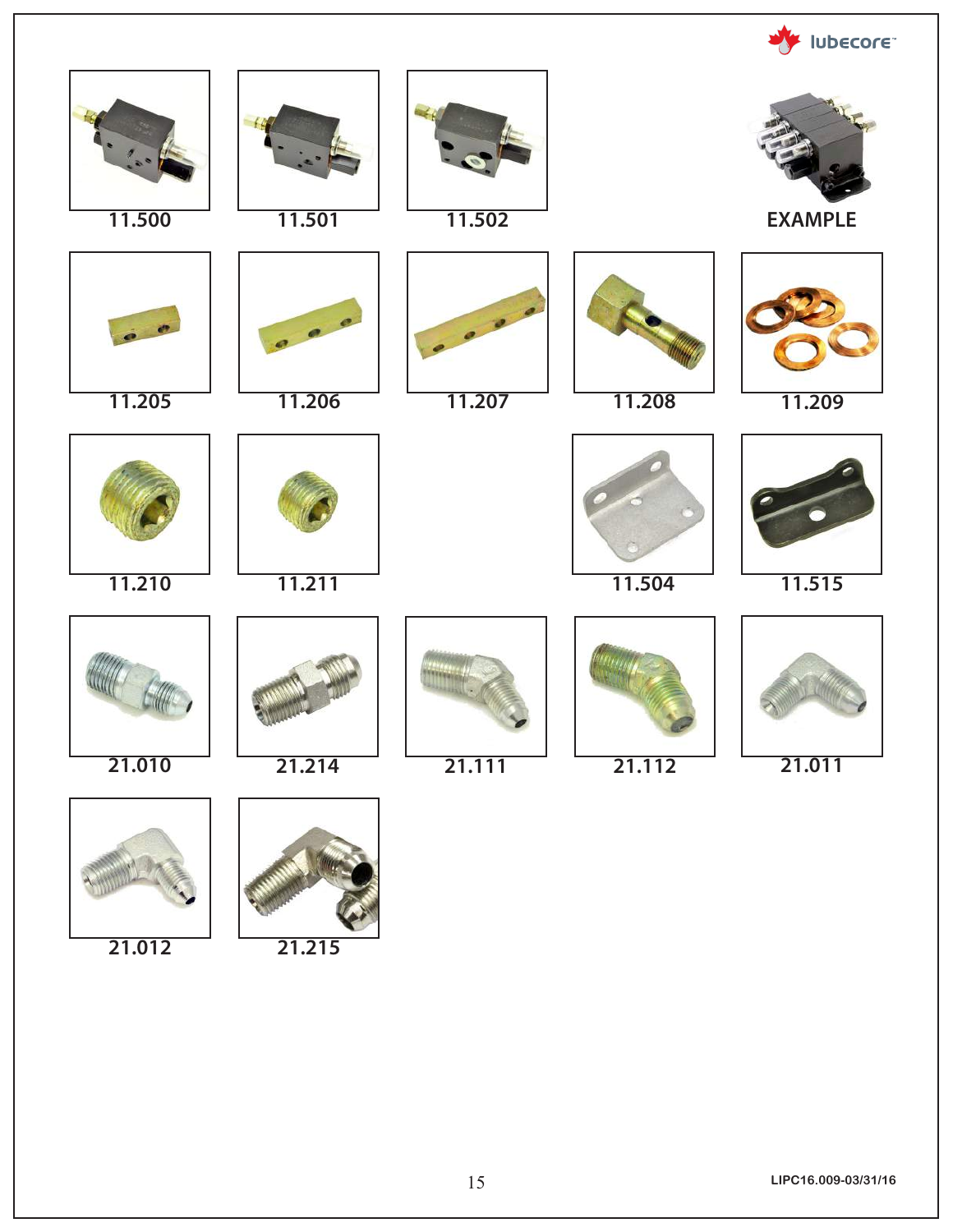

### **EP2 SINGLE LINE DISTRIBUTOR ( SLD ) SYSTEM COMPONENTS**

| Part#  | <b>Fitting Type</b>                   | <b>Tool</b><br><b>Require</b> | <b>Use</b>                        | <b>Material</b>  |
|--------|---------------------------------------|-------------------------------|-----------------------------------|------------------|
| 21.247 | 8mm - 37° #4 JIC Straight<br>Female   | S <sub>18</sub>               |                                   | Steel            |
| 20.232 | 9.5mm - SS Clamp                      | <b>S18</b>                    | S1 > S8                           | <b>Stainless</b> |
| 21.240 | 9.5mm - 37° #6 JIC Straight<br>Female | <b>S18</b>                    | SAE 100R8-06 Synflex 3/8 Unfilled | <b>Steel</b>     |
| 20.233 | 11.9mm - SS Clamp                     |                               | S9 > S11                          | <b>Stainless</b> |









#### **MANUAL REMOTE SYSTEM COMPONENTS**

| Part#  | <b>Description</b>                                | <b>Typical Usage</b>          |
|--------|---------------------------------------------------|-------------------------------|
| 41.222 | 24" Cut to Length Manual Manifold Bar 32<br>Ports |                               |
| 40.089 | <b>Manual Manifold Bank Bracket SS</b>            | <b>Manual Remote Greasing</b> |
| 21.252 | 1/8 BSP Straight Grease Zerk                      |                               |
| 21.253 | 1/8 BSP 90 Elbow Grease Zerk                      |                               |











## **EXAMPLE**

16 **LIPC16.009-03/31/16**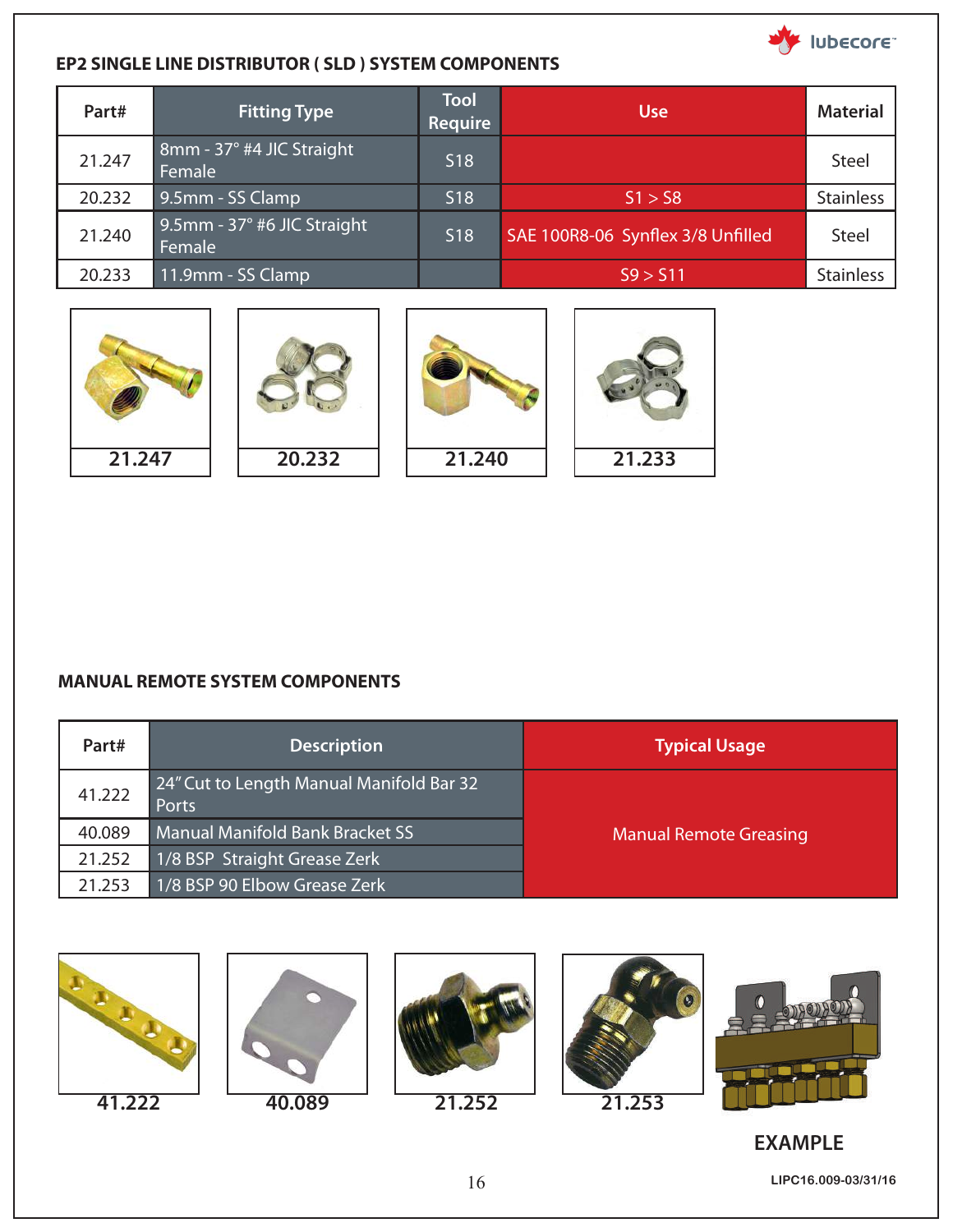

#### **OILING SYSTEM COMPONENTS**

| Part#  | <b>Description</b>   | <b>Typical Usage</b>                                |  |  |
|--------|----------------------|-----------------------------------------------------|--|--|
| 35.040 | 4 Port Oil Manifold  |                                                     |  |  |
| 35.041 | 5 Port Oil Manifold  |                                                     |  |  |
| 35.042 | 6 Port Oil Manifold  |                                                     |  |  |
| 35.043 | 7 Port Oil Manifold  | <b>Gear Pump</b>                                    |  |  |
| 35.044 | 8 Port Oil Manifold  | <b>Modular Series Pump</b><br><b>Pneumatic Pump</b> |  |  |
| 35.045 | 9 Port Oil Manifold  |                                                     |  |  |
| 35.046 | 10 Port Oil Manifold |                                                     |  |  |
| 35.047 | 12 Port Oil Manifold |                                                     |  |  |













**Goodbook** 





**35.045 35.046 35.047 35.020 10.092**



| Part#  | <b>Description</b>                     | <b>Fitting Type</b>                     | <b>Male</b><br><b>Thread</b> | <b>Thread</b><br><b>Type</b> | <b>Material</b> |
|--------|----------------------------------------|-----------------------------------------|------------------------------|------------------------------|-----------------|
| 10.092 | 4 mm<br>Tube & Line<br><b>Fittings</b> | <b>Tube Insert</b>                      | $1/8 - 28$                   | <b>BSPT</b>                  | <b>Brass</b>    |
| 20.034 |                                        | <b>Straight Compression</b>             | $1/8 - 28$                   | <b>BSPT</b>                  | Steel           |
| 20.036 |                                        | Union                                   |                              |                              | <b>Steel</b>    |
| 20.050 |                                        | <b>Straight Compression</b>             | $1/8 - 27$                   | <b>NPT</b>                   | <b>Brass</b>    |
| 20.051 |                                        | <b>Elbow Compression</b>                | $1/8 - 28$                   | <b>BSPT</b>                  | Steel           |
| 35.020 |                                        | <b>Straight Compression Check Valve</b> | $1/8 - 28x$<br>$MS - 1.0$    | <b>BSPP</b><br><b>Metric</b> | <b>Brass</b>    |
| 35.066 |                                        | Push "Y" Connector                      |                              |                              | Plastic         |











17 **LIPC16.009-03/31/16**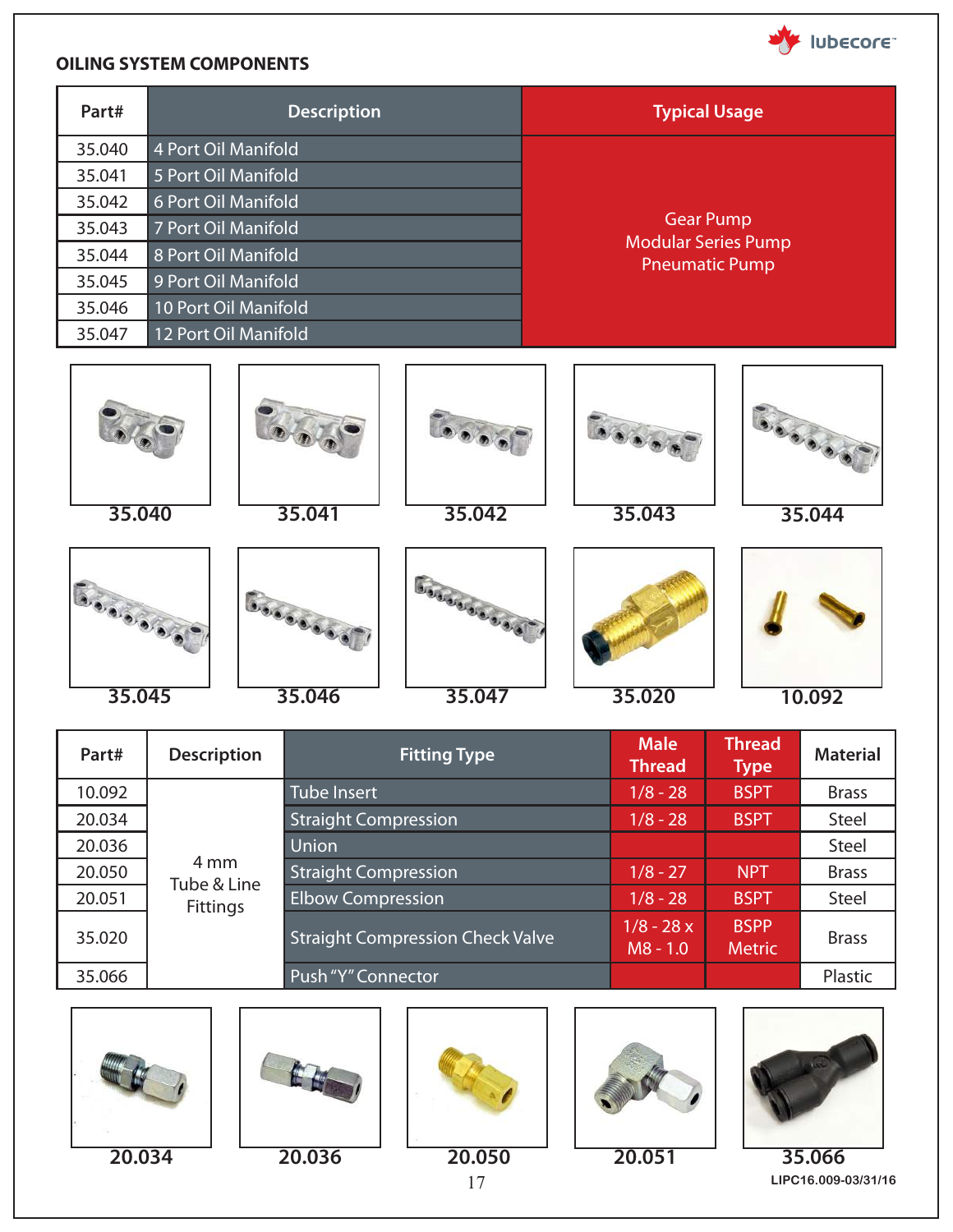

## **SYSTEM TUBING, LINING & PIPE**

|        | <b>Style</b>  | <b>Tube &amp; Lining Size</b> |        |                   |     |  |                      | <b>General</b>         |                                     |
|--------|---------------|-------------------------------|--------|-------------------|-----|--|----------------------|------------------------|-------------------------------------|
| Part#  |               | <b>OD</b>                     |        | ID                |     |  | Length               | <b>Material</b>        |                                     |
| 30.018 | Single        | 4 mm                          | 5/32th | $0.85$ mm         |     |  | $100'$               | Nylon                  | Vogel                               |
| 30.003 | Single        |                               |        |                   |     |  |                      |                        |                                     |
| 30.004 | Double        | $5 \,\mathrm{mm}$             | 3/16th | $2.6$ mm          |     |  | 100'                 | Nylon                  | EP <sub>0</sub>                     |
| 30.013 | <b>Triple</b> |                               |        |                   |     |  |                      |                        |                                     |
| 30.017 | Single        |                               |        |                   |     |  |                      |                        |                                     |
| 30.255 | Double        | 6 mm                          | 1/4''  | $3 \,\mathrm{mm}$ |     |  | 100'                 | Nylon                  | EP <sub>2</sub>                     |
| 30.208 | <b>Triple</b> |                               |        |                   |     |  |                      |                        |                                     |
| 30.005 | Single        | 8 mm                          |        | 5 mm              |     |  | 500'/Per<br>Foot     | HP Nylon               | EP <sub>0</sub>                     |
| 30.250 | Single        | $8.6 \,\mathrm{mm}$           |        | 4mm               |     |  | 164'                 | Korilla                | Universal                           |
| 30.204 | Single        |                               |        |                   |     |  | Per Foot             | Korilla                | Universal                           |
| 30.254 | Single        | $\overline{11.3}$ mm          |        | 6.3 mm            |     |  | Per Foot<br>Filled** | Korilla                | Universal                           |
| 32.213 | Single        |                               |        |                   | 3/8 |  | Per Foot             | Synflex                | EP2 Above<br>30C / 86F              |
| 30.210 | Single        |                               |        |                   | 1/4 |  | Per Foot*            | Single<br><b>Braid</b> | Progres-<br>sive - SLD              |
| 30.261 | Single        |                               |        |                   | 3/8 |  | Per Foot*            | Double<br><b>Braid</b> | Progres-<br>sive - SLD              |
| 30.020 | Single        |                               | $3/16$ |                   |     |  | $25'$                | Cupro<br>Nickel        | Universal                           |
| 30.022 | Single        |                               | 1/4    |                   |     |  | 25'                  | Cupro<br>Nickel        | Universal                           |
| 30.025 | Single        |                               | $5/16$ |                   |     |  | 25'                  | Cupro<br>Nickel        | Universal                           |
| 30.027 | Single        |                               | 3/8    |                   |     |  | 25'                  | Cupro<br>Nickel        | Universal                           |
| 30.028 | Single        | 6mm                           |        |                   |     |  | $25'$                | Cupro<br>Nickel        | Universal                           |
| 30.029 | Single        | 6mm                           |        |                   |     |  | $25'$                | MIL Spec.<br>Steel     | Progres-<br>sive                    |
| 30.203 | Single        | 10mm                          |        | 3mm               |     |  | $5'/$ Inch           | Steel                  | Progres-<br>sive                    |
| 20.206 | Single        |                               | 1/2    |                   |     |  |                      | Steel                  | Universal                           |
| 30.012 | Single        |                               | 3/8    |                   |     |  |                      | Vinyl                  | Gear Pump<br>Over Flow<br>& Testing |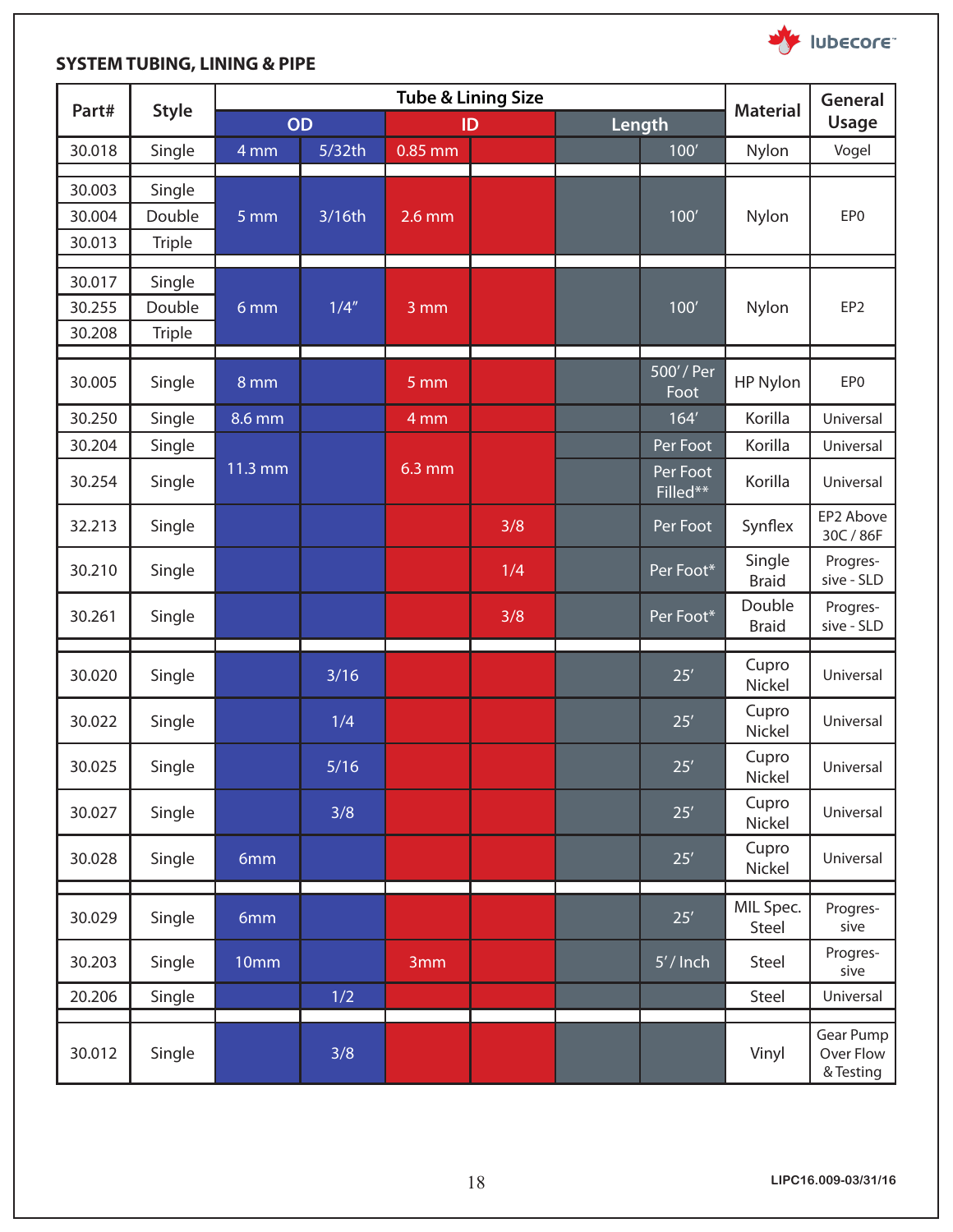**WE IUDECOTE**